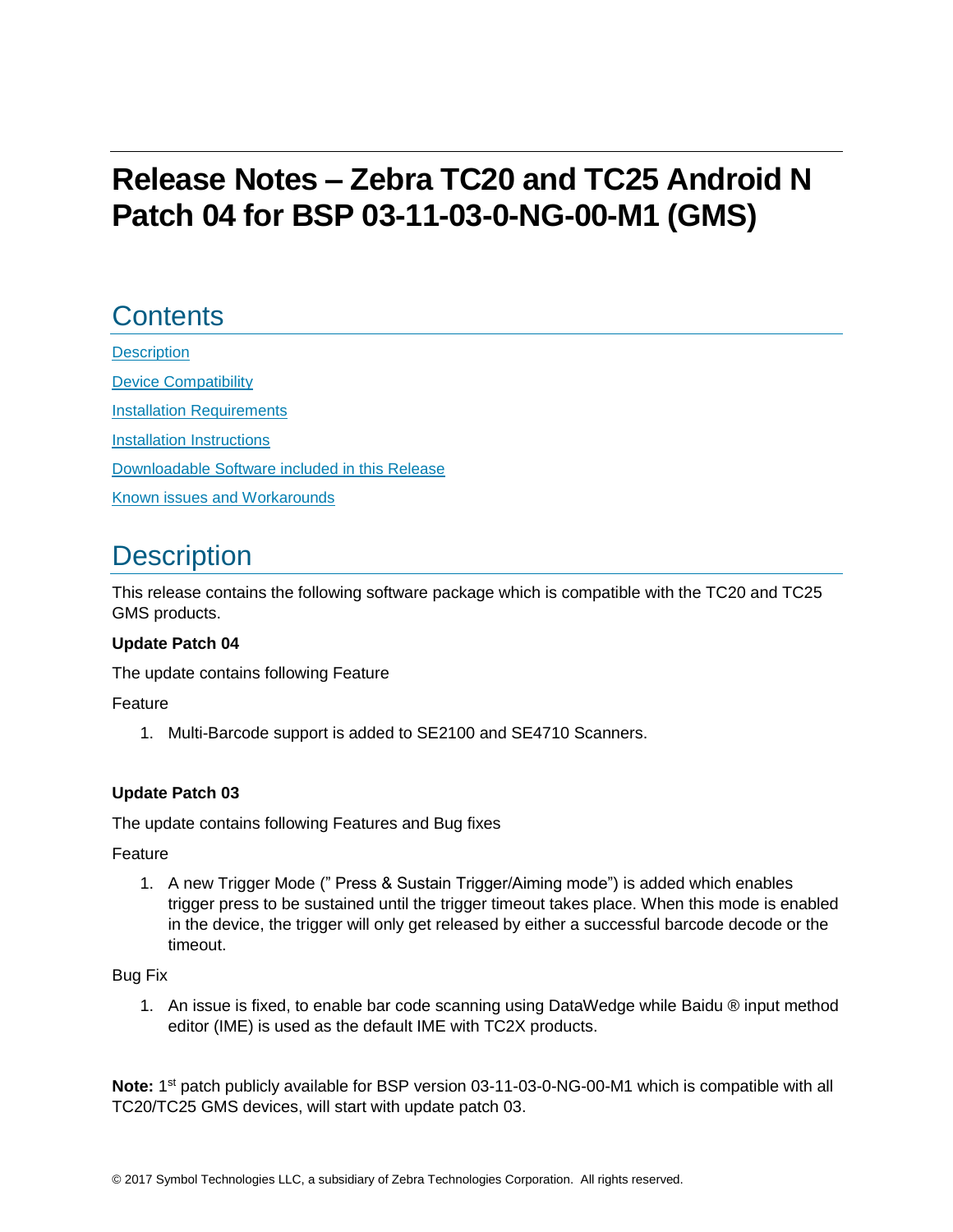# <span id="page-1-0"></span>Device Compatibility

This software release has been approved for Android TC20 Nougat GMS models mentioned below.

| <b>Device</b>          | <b>Operating System</b>                                         |
|------------------------|-----------------------------------------------------------------|
| TC200J-10C112A6        | Android N GMS ROW - EMEA, LATAM,<br>APAC & Canada               |
| TC200J-10C112US        | Android N GMS US Only                                           |
| TC200J-10A111US        | Android N GMS US Only                                           |
| TC200J-10A111A6        | Android N GMS ROW - EMEA, LATAM,<br>APAC & Canada               |
| TC200J-10C213A6        | Android N GMS ROW - EMEA, LATAM,<br>APAC & Canada (Premium SKU) |
| TC200J-10C213US        | Android N GMS US Only (Premium SKU)                             |
| <b>TC200J-10A111TN</b> | Android N GMS Tunisia Only                                      |
| TC200J-10C112TN        | Android N GMS Tunisia Only                                      |
| TC200J-10C213IA        | Android N GMS INDIA (Premium SKU)                               |
| TC200J-10C112IA        | Android N GMS INDIA                                             |
| TC200J-10A111IA        | Android N GMS INDIA                                             |

This software is also approved for Android TC25 Nougat Non-GMS models mentioned below

| <b>Device</b>   | <b>Operating System</b>          |
|-----------------|----------------------------------|
| TC25AJ-10C102A6 | Android N GMS ROW - EMEA         |
| TC25AJ-10B101A6 | Android N GMS ROW - EMEA         |
| TC25BJ-10C102A6 | Android N GMS ROW - EMEA & APAC  |
| TC25BJ-10B101A6 | Android N GMS ROW - EMEA & APAC  |
| TC25BJ-10C102IA | Android N GMS ROW - INDIA        |
| TC25BJ-10B101IA | Android N GMS ROW - INDIA        |
| TC25BJ-10C102BR | Android N GMS ROW - BRAZIL       |
| TC25BJ-10B101BR | Android N GMS ROW - BRAZIL       |
| TC25AJ-10C102US | Android N GMS NORTH AMERICA - US |
| TC25AJ-10B101US | Android N GMS NORTH AMERICA - US |
| TC25BJ-10C102TN | Android N GMS ROW - TUNISIA      |
| TC25BJ-10B101TN | Android N GMS ROW - TUNISIA      |
| TC25BJ-10C102JP | Android N GMS ROW - JAPAN        |
| TC25BJ-10B101JP | Android N GMS ROW - JAPAN        |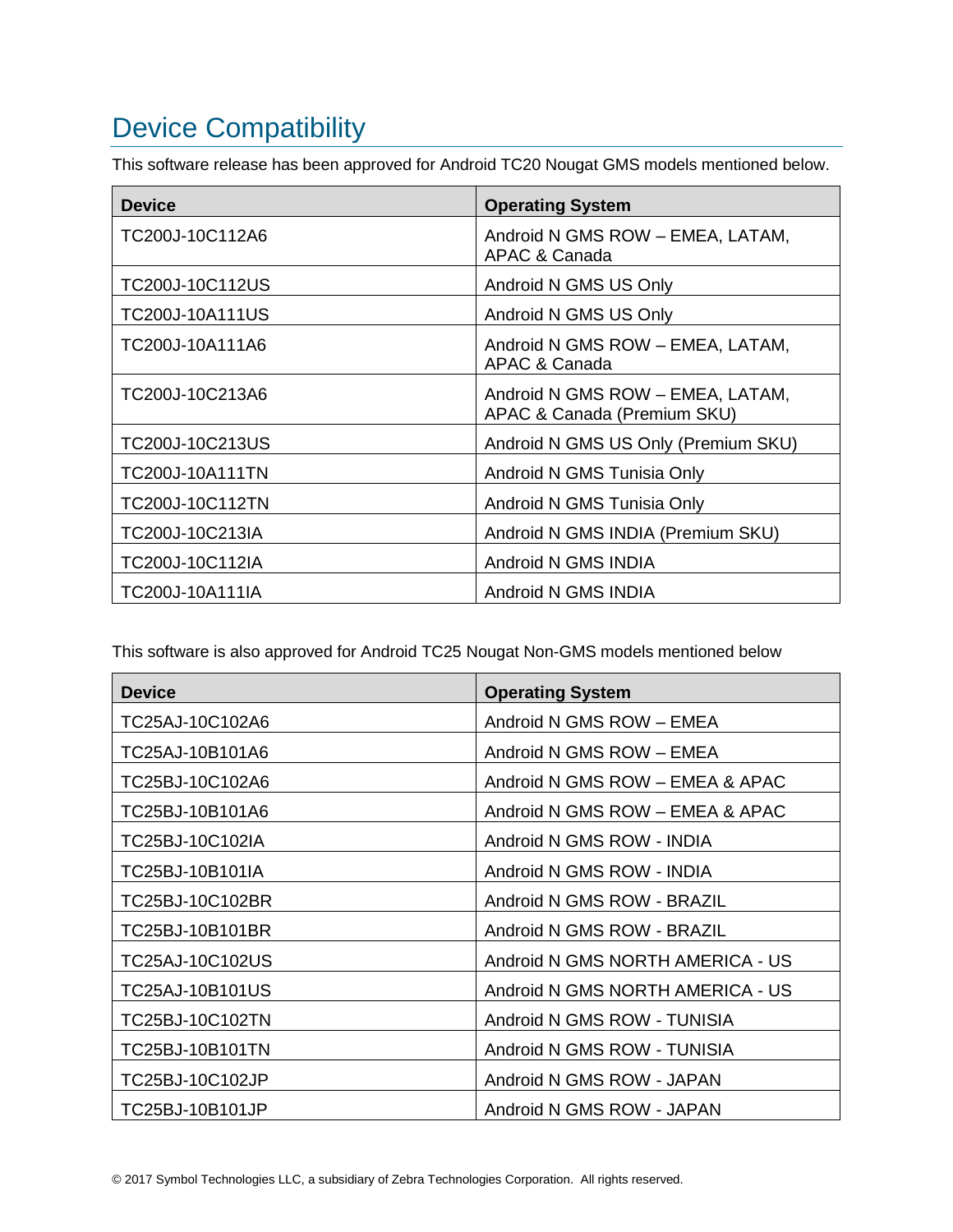# <span id="page-2-0"></span>Installation Requirements

### HW Requirements

- Windows PC running Windows 7/10 32/64 bits
- USB Type C Cable
- Micro SD Card with at least 2GB capacity (optional)

### SW Requirements

Please make sure following components are installed on your computer before commencing OS installation.

- Zebra Android USB Driver V2.2 or higher
- Android Debug Bridge version 1.0.39 or higher
- TC20/TC25 GMS Android OS Release Images

### Image Compatibility

To use this Update, the terminal must have the BSP 03-11-03-0-NG-00-M1 installed as the baseline OS.

## <span id="page-2-1"></span>Installation Instructions

### Using the "adb sideload" method

#### **Assumptions**

- 1. ADB installed on PC
- 2. TC20/TC25 has Developer options enabled
- 3. USB debugging ON

#### Procedure

- 1. Plug the TC20/TC25 into the USB & Charging Cable and then the Cable to the PC. If you have a Cradle with USB connectivity, connect it now.
- 2. You may need to pull down notification bar, and tap on the notification which says, "USB charging this device", and change it to "Transfer files".
- 3. Open Command Prompt on PC, run "adb devices" and check to see if you can see the device's serial number… If yes, proceed… if not you will need to get the PC set up with the proper drivers or install an External SD Card.
- 4. You may also get a pop up on your PC (Win 7) that you will be connected as a Portable Media Player… this can be ignored.
- 5. Entering Recovery Mode
	- a. Choice 1: In Command Prompt, type "adb reboot recovery" and click enter.
	- b. Choice 2:
		- i. Reboot and hold PTT key
		- ii. When Zebra Technologies logo appears on the screen Release the PTT Key
- 6. Your TC20/TC25 will reboot and take you to Android Recovery screen.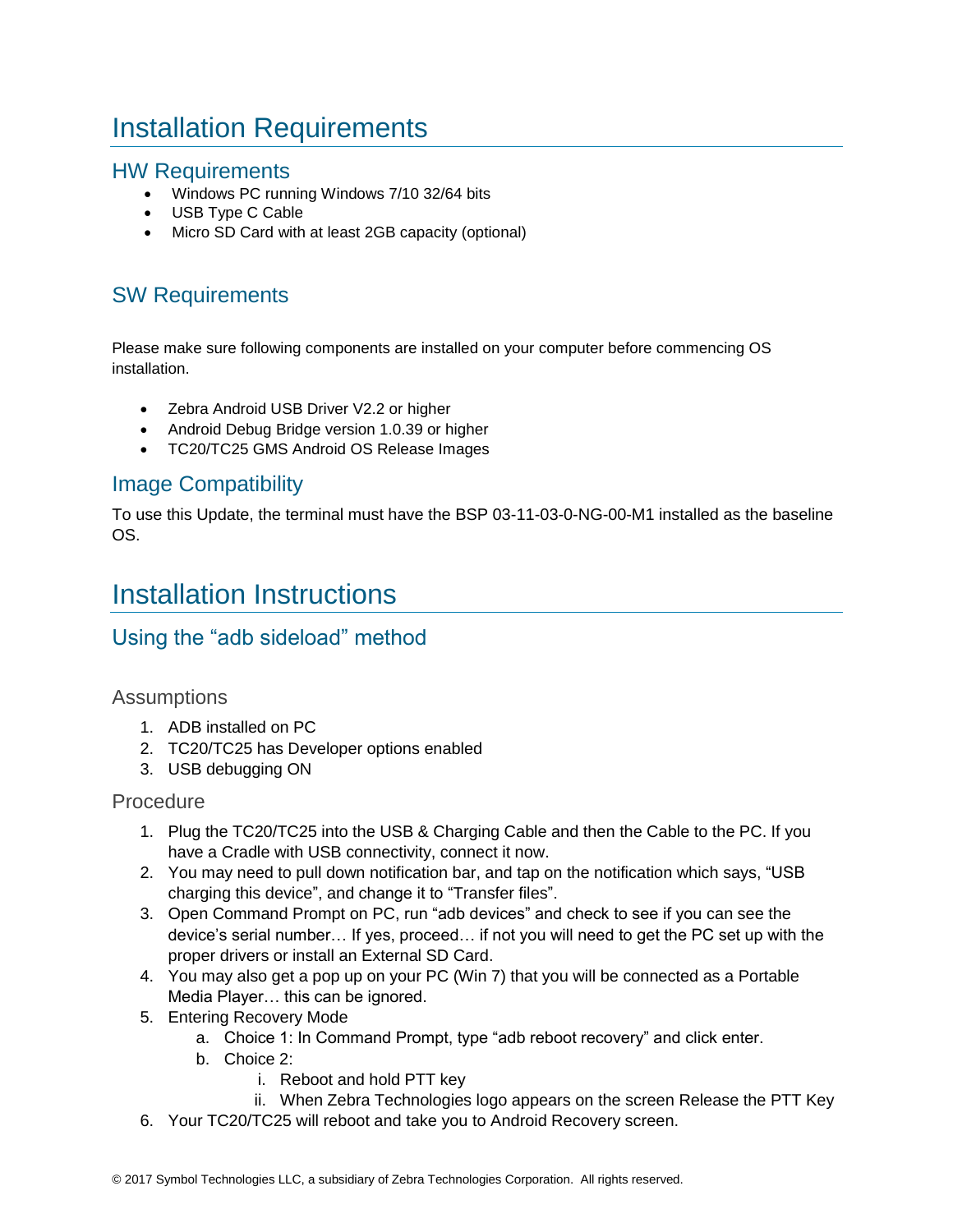- 7. To select Sideload Method
	- a. Use the Volume + and to highlight, "Apply update from ADB" and press the Power Key to select it
- 8. With your Command Prompt, open, type "adb sideload" and add a space and then drag and drop the zip file which you want to apply to the device and press enter.
	- a. When the file download starts, the command window will show progress with a percentage completed.
	- b. Device display will show a series of messages indicating it is downloading, verifying and installing the image on to the device.
- 9. After successful update, the device will auto reboot and you see Zebra on top and POWERED BY android at the bottom and after about 10 second will transition to the TC20/TC25 Touch Computer splash screen with 5 dancing white dots at bottom… it will stay at this screen for up to 4 minutes and then present the "Welcome Screen".
- 10. To make sure the OS Patch Update took place, once the initial setup is complete;
	- a. Go to "Settings" and scroll down to "About phone" and look at the "Build number". It should state "03-11-03-0-NG-00-M1" and the Patch Version should indicate as "4".
- 11. Now you are all set to use your TC20/TC25.

### Using External SD Card

- 1. Plug the TC20/TC25 into the USB & Charging Cable and then the Cable to the PC. If you have a Cradle with USB connectivity, connect it now.
- 2. You may need to pull down notification bar, and tap on the notification which says, "USB charging this device", and then change it to "Transfer files".
- 3. You may also get a pop up on your PC (Win 7) that you will be connected as a Portable Media Player… this can be ignored.
- 4. Copy the required files to the SD Card. This can be done in two ways
	- a. Copy the files to the Micro SD card with the help of a SD Adapter which gets inserted to the SD slot of your PC/Laptop/SD Writer.
	- b. Directly transfer files to the Micro SD card which is inserted in to the back of the device. Please refer to the user guide on how to open the back door and inserting the SD card to the device.
- 5. Entering Recovery Mode
	- a. Choice 1: In Command Prompt, type "adb reboot recovery" and click enter.
	- b. Choice 2:
		- i. Reboot and hold PTT key
		- ii. When Zebra Technologies logo appears on the screen Release the PTT Key
- 6. Your TC20/TC25 will reboot and take you to Android Recovery screen.
- 7. Applying update via External SD card
	- a. Use the Volume + and to highlight select option to "Apply update from SD card" and press the Power Key to select it
	- b. Use the Volume + and to highlight package to be installed (downloaded Zip file) and press the Power Key to select it.
- 8. After successful update, the device will auto reboot and you see Zebra on top and POWERED BY android at the bottom and after about 10 second will transition to the TC20/TC25 Touch Computer splash screen with 5 dancing white dots at bottom… it will stay at this screen for up to 4 minutes and then present the "Welcome Screen".
- 9. To make sure the OS Update took place, once the initial setup is complete;
	- a. Go to "Settings" and scroll down to "About phone" and look at the "Build number". It should state "03-11-03-0-NG-00-M1" and the Patch Version should indicate as "4".